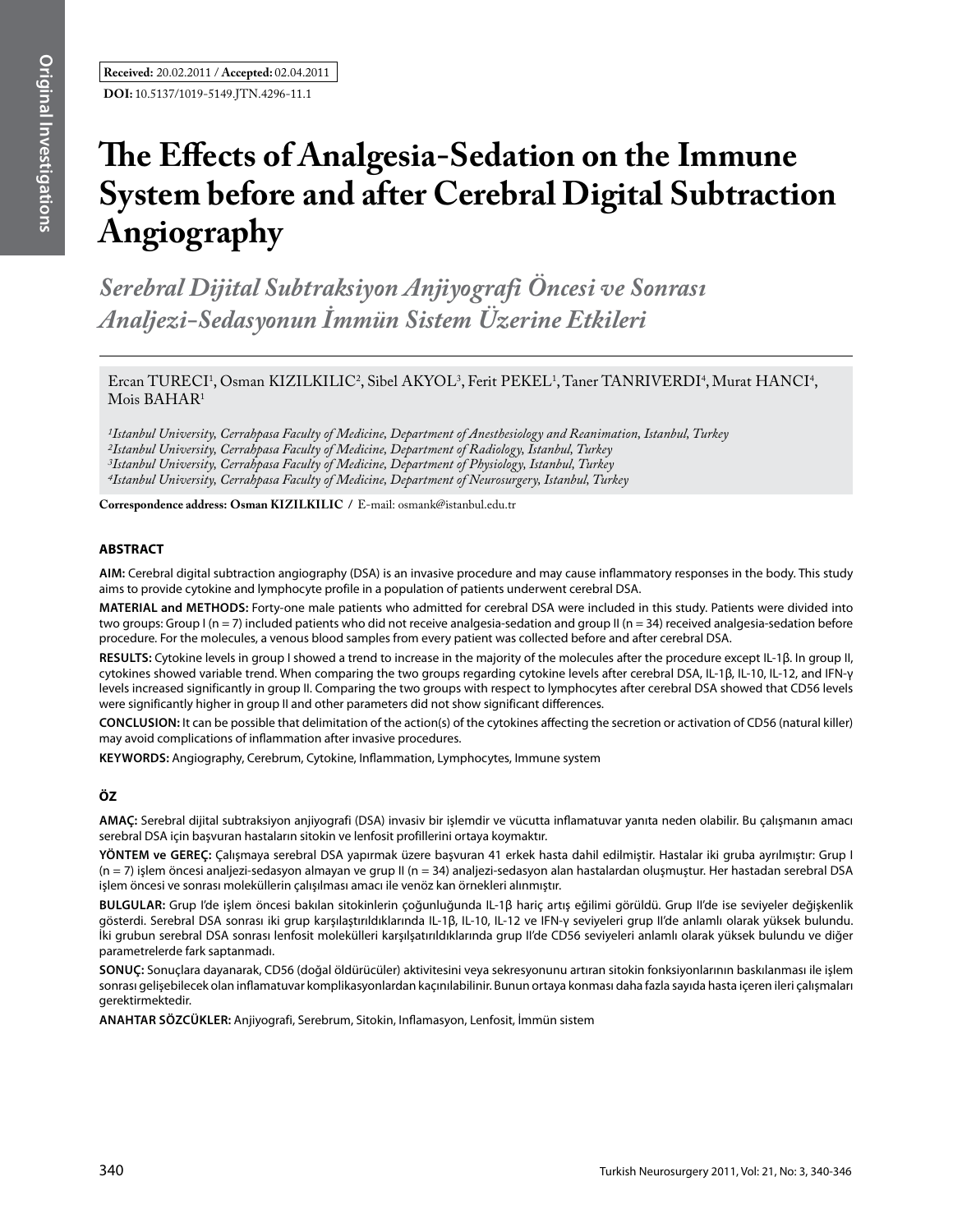## **IntroductIon**

It is clearly known that any intervention causing stress to patients activates different neurophysiologic systems which result in stress response. The changes in the body as a response to stress following intervention may complicate the patients' current clinical picture which may range from anxiety to severe medical complications (9, 15). One of the most common interventions in medical practice is the application of digital subtraction angiography (DSA) which has mainly been used in the diagnosis and treatment of certain intracranial vascular pathologies since the first application of cerebral DSA by Egas Moniz in 1927 (11). Although it is not a surgical intervention, it generally causes stress in patients because of its invasiveness (12). During the procedure, the role of anesthesiology becomes apparent that anesthetic agents are given to sedate patients in order for cerebral DSA to be performed safely. However; it has been demonstrated that anesthetic agents given during any procedure may lead to immunosuppression (7). The negative effects of surgical trauma on the immune system may alter patients' clinical status which prolongs intensive care unit stay. In every surgical or invasive procedure resulting in changes in the immune system, the precise balance between pro- and antiinflammatory cytokines should be maintained in order to get optimum results in terms of patient's well-being. On the one hand suppression of excessive release of pro-inflammatory mediators could be beneficial to prevent further tissue damage such as in systemic inflammatory syndrome (SIRS) or ischemia-reperfusion injury. But on the other hand, it has been well-known that suppression of the inflammatory response more than required may result in multiple organ insufficiency and septic shock which may be lethal (8).

The aim of this prospective clinical study was to observe how analgesia-sedation affects the cells and their cytokines of specific and non-specific immune systems in patients who undergone cerebral DSA for either the diagnosis or treatment of intracranial vascular pathologies.

# **MaterIal and Methods**

#### *Study groups*

This work was conducted at the Departments of Physiology and Radiology (section of Neuroradiology), Cerrahpaşa Medical Faculty, Istanbul University, İstanbul. A total of 41 male patients who needed to have cerebral DSA and admitted to the clinic of neuroradiology were included in this study. All patients were in ASA I [healthy (American Society of Anesthesiology Classification)] and the age ranged from 35 to 60 years.

Selection criteria for the subjects are as follows: patients who had 1) normal electrocardiography (ECG); 2) normal chest x-ray; 3) normal blood, urine and coagulation tests; and 4) no history of prolonged used of any drug and of allergy. The group was divided into two subgroups. In group I, seven patients who were not given analgesia-sedation were included while thirty-four patients who had analgesia-sedation before and after cerebral DSA were included in group II. Before and after DSA a sample of blood from venous line for the purpose of the study was collected from each patient. All the procedures including cerebral DSA were performed after receiving written informed consent from either the patients or the next of kin.

#### *Sample handling and anesthesia*

Every patient was on none per oral (NPO) for 6 hours and had 8 hours sleep before the procedure. All patients were taken to the preparing room in which room temperature was 20-22 °C and all disturbing causes that might have resulted in stress were eliminated and patients took rest for 30 to 45 minutes before cerebral DSA. Then 5 mL of blood samples were taken twice to the two tubes with ethylenediaminetetraacetic acid (EDTA) (from both group I and II). About 4 to 5 hours later from the first blood sample was taken, patients were monitorized with ECG, pulse oximetry (SpO2), and non-invasive arterial pressure (NIAP). After the first arterial pressure was measured, patients were premedicated with intravenous (IV) fentanyl (0.5 µg/kg) and IV midazolam (0.05 µg/kg). Five minutes later second NIAP measures were taken and additional dose of fentanyl (0.5 µg/kg) was given. After DSA again 5 mL of blood samples were taken twice to the two tubes with EDTA (from group II only).

## *Immunofluorescent painting (NK numbers)*

NK (CD56) cells were marked by specific antibodies (CD3 FITC, CD16+56+ PE ve Perforin expression FITC) which were marked with fluorescein isothiocyanate (FITC) or phycoerythrin (PE). For FITC 530 nm and for PE/PI, 585 nm emission wavelengths were used and for the reflection 488 nm wavelengths were used. For every sample 10.000 cells were counted and the data was analyzed by using FACS Calibur instrument (Becton Dickinson) using CellQuest software in this study. IL-1β, IL-2, IL-4, IL-10, IL-12, TNF-α, and IFN-γ cytokine levels were measured.

SSC/FSC cartography mapping method was used for flow cytometric research and following immune cells were identified: CD3, CD4, CD8, CD19, CD25, CD40, CD56, CD16+56+.

# *Multiple analyte platform (XMAP, Luminex)*

Twenty-five µl of standards and samples were pipette and incubated on the plate shaker with at 500 RPM in room temperature for 30 minutes. After plate contents were vacuumed 150 µl of washing solution and 25 µl of detection antibody were added and incubated on the plate shaker at 500 RPM in room temperature for 30 minutes. Every sample was washed three times and again 50 µl of streptavidin-PE was added and incubated at 500 RPM in room temperature for 30 minutes. Then washing procedure was performed again. 120 µl of reading buffer was added and on the plate shaker they were incubated for 5 minutes. The data then was read on multiple analyte platform (Luminex).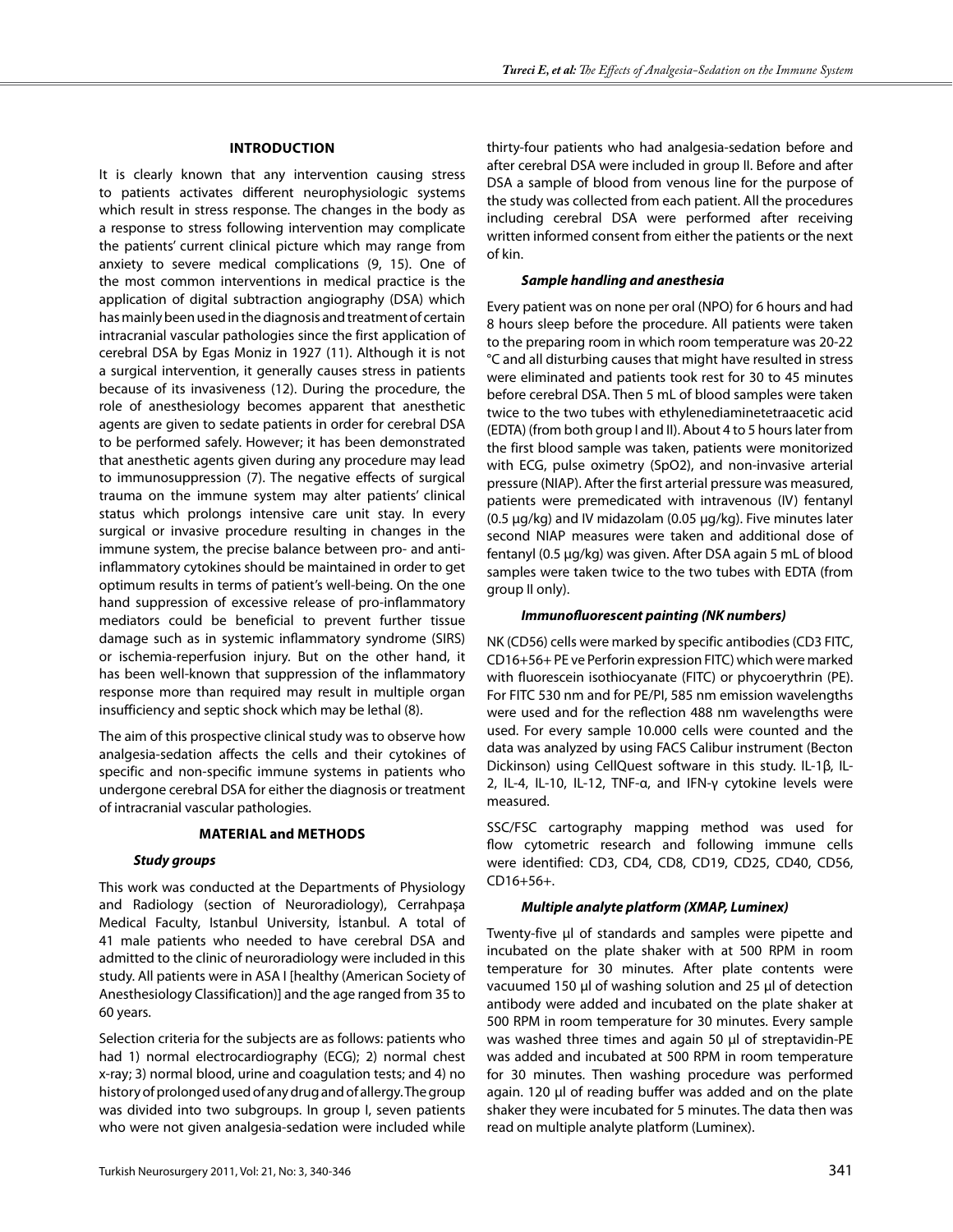#### *Statistical Analysis*

All data collected from each patient were organized in a database (Excel, Microsoft Corp.). Numeric variables were provided as the mean  $\pm$  SD. For statistical analysis, we used "paired sample t test" for the comparisons of the values between before and after cerebral DSA for the same group. For the comparisons between group I and II before and after cerebral DSA, the non-parametric "independent sample t test" was used. A probability value less than 0.05 was considered statistically significant. All statistical calculations were performed using commercially available software (SPSS version 12.0, SPSS Inc.).

#### **Results**

Statistical analysis showed no difference between the two groups in terms of demographic variables and basic physiological measures (data not shown). Cytokine levels in patients who did not receive analgesia-sedation showed a trend to increase in the majority of the molecules after the procedure except IL-1β which was significantly higher before the procedure (paired sample t test;  $p = 0.00001$ ). TNF- $\alpha$ showed a small increase after cerebral DSA but the difference was not statistically significant (paired sample t test;  $p = 0.29$ ). Table I summarizes the measures regarding the cytokines in patients who did not receive analgesia-sedation before and after cerebral DSA. In contrast to group I, in group II including patients who received analgesia-sedation before and after cerebral DSA, cytokine levels showed variable trend. IL-10, IL-12 and IFN-γ increased and the rest decreased significantly (paired sample t test;  $p < 0.05$ ) (Table II). When comparing the two groups regarding cytokine levels after cerebral DSA, statistical analysis showed that IL-1β, IL-10, IL-12, and IFN-γ levels increased significantly (independent sample t test;  $p < 0.05$ ) in analgesia-sedation group. On the other hand analgesia-sedation caused significant decrease in IL-2, IL-4, and TNF-α levels in the same group (independent sample t test;  $p < 0.05$ ). Table III shows the summary of the data between the two groups.

Regarding lymphocyte levels in the groups before and after cerebral DSA, CD40 (paired sample t test;  $p = 0.01$ ) and CD56 (paired sample t test;  $p = 0.004$ ) levels were significantly higher after the procedure in patients not received analgesiasedation (Table IV). Patients who received analgesia-sedation (group II) before and after cerebral DSA showed significant increase in CD4, CD19, CD25, CD3, and CD40 levels following DSA (paired sample t test;  $p < 0.05$ ) and other parameters did not show significant difference (paired sample t test;  $p > 0.05$ ). Table V summarizes the comparisons before and after cerebral DSA in group II. Comparing the two groups with respect to lymphocytes after cerebral DSA showed

| Variables (pg/ml) | <b>Before DSA</b> | <b>After DSA</b> | p value |
|-------------------|-------------------|------------------|---------|
| IL-1 $\beta$      | $24.03 \pm 2.3$   | $16.3 \pm 1.0$   | 0.00001 |
| $IL-2$            | $26.9 \pm 1.8$    | $31.1 \pm 2.0$   | 0.00001 |
| $IL-4$            | $17.3 \pm 2.2$    | $31.5 \pm 2.2$   | 0.00001 |
| $IL-10$           | $30.9 \pm 3.1$    | $33.9 \pm 2.8$   | 0.00001 |
| $IL-12$           | $17.4 \pm 1.3$    | $18.9 \pm 1.4$   | 0.002   |
| $TNF-\alpha$      | $24.2 \pm 1.6$    | $25.3 \pm 1.3$   | 0.29    |
| IFN-y             | $24.3 \pm 2.2$    | $35.3 \pm 2.4$   | 0.00001 |

**Table I:** A Summary of Statistical Results Showing Comparisons with Respect to Cytokines in Patients (Group I) Who were not Given Analgesia-Sedation before and after Cerebral DSA

*DSA: Digital subtraction angiography.*

**Table II:** A Summary of Statistical Results Showing Comparisons with Respect to Cytokines in Patients (Group II) Who Received Analgesia-Sedation before and after Cerebral DSA

| Variables (pg/ml) | <b>Before DSA</b> | <b>After DSA</b> | p value |
|-------------------|-------------------|------------------|---------|
| IL-1 $\beta$      | $32.7 \pm 3.9$    | $24.7 \pm 3.8$   | 0.00001 |
| $IL-2$            | $34.3 \pm 2.3$    | $24.6 \pm 1.8$   | 0.00001 |
| $IL-4$            | $23.2 \pm 2.2$    | $18.7 \pm 1.9$   | 0.00001 |
| $IL-10$           | $29.7 \pm 2.4$    | $41.9 \pm 2.3$   | 0.00001 |
| $IL-12$           | $21.1 \pm 2.3$    | $30.4 \pm 5.8$   | 0.00001 |
| $TNF-\alpha$      | $19.5 \pm 2.4$    | $11.3 \pm 2.4$   | 0.00001 |
| $IFN-\gamma$      | $29.1 \pm 3.0$    | $42.1 \pm 2.6$   | 0.00001 |

*DSA: Digital subtraction angiography.*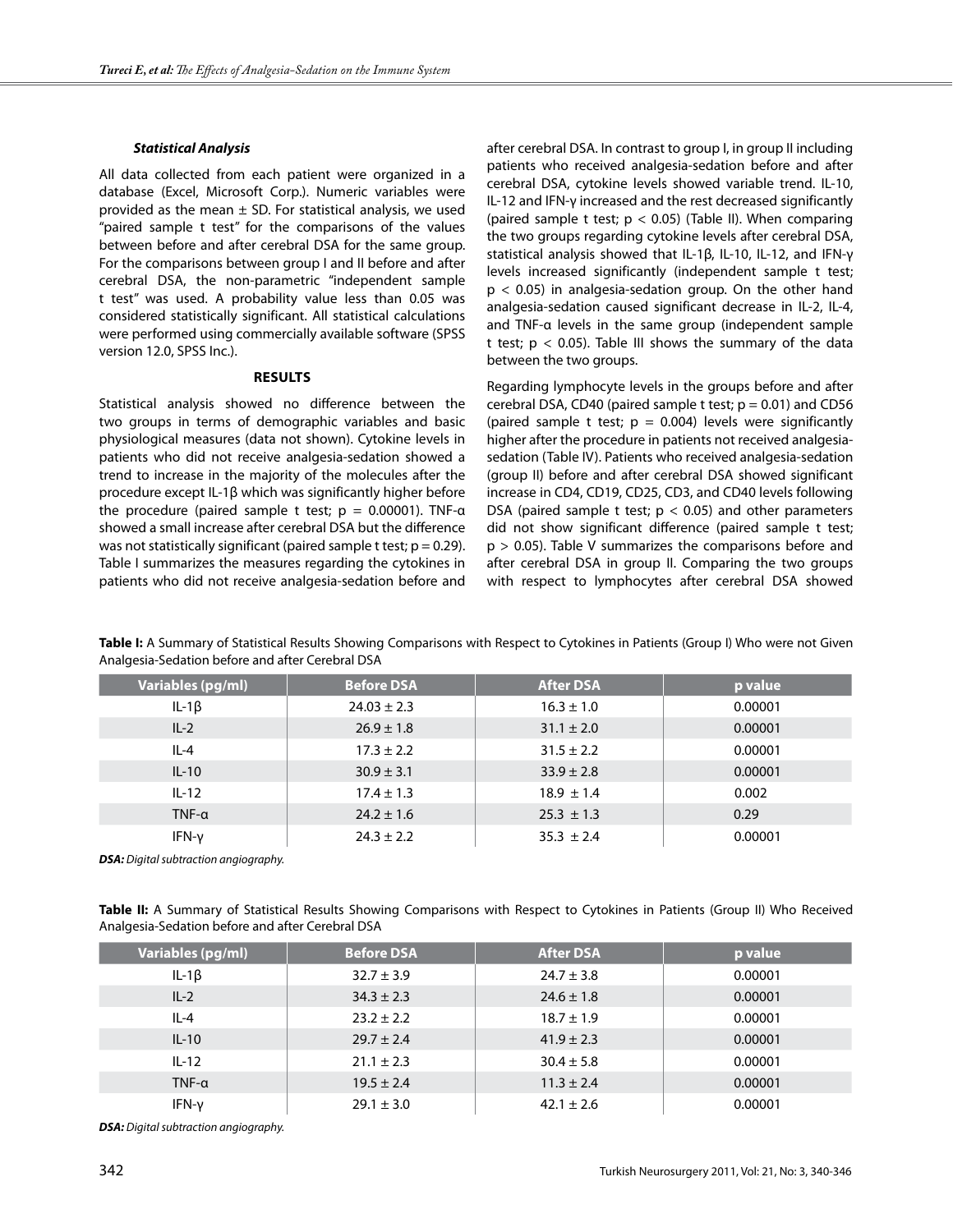that CD56 (independent sample t test;  $p = 0.00001$ ) and CD56 (independent sample t test;  $p = 0.00001$ ) levels were significantly higher in patients received analgesia-sedation and other parameters did not show significant differences (independent sample t test;  $p < 0.05$ ). Table VI shows the differences between the two groups after DSA regarding lymphocytes. In our study when we compared the levels of immune cells, in Group I (lack of sedation) level of CD40 and CD56 were significantly elevated, where as other immune cells did not differ too much (Table 6).

|  |  | Table III: A Summary of Statistical Results Showing Comparisons with Respect to Cytokines between the Two Groups after DSA |
|--|--|----------------------------------------------------------------------------------------------------------------------------|
|--|--|----------------------------------------------------------------------------------------------------------------------------|

| Variables (pg/ml) | Group $l(n = 7)$ | Group II $(n = 34)$ | p value |
|-------------------|------------------|---------------------|---------|
| IL-1 $\beta$      | $16.3 \pm 1.0$   | $24.7 \pm 3.8$      | 0.00001 |
| $IL-2$            | $31.1 \pm 2.0$   | $24.6 \pm 1.8$      | 0.00001 |
| $IL-4$            | $31.5 \pm 2.2$   | $18.7 \pm 1.9$      | 0.00001 |
| $IL-10$           | $33.9 \pm 2.8$   | $41.9 \pm 2.3$      | 0.00001 |
| $IL-12$           | $18.9 \pm 1.4$   | $30.4 \pm 5.8$      | 0.00001 |
| $TNF-\alpha$      | $25.3 \pm 1.3$   | $11.3 \pm 2.4$      | 0.00001 |
| IFN-v             | $35.8 \pm 2.4$   | $42.1 \pm 2.6$      | 0.00001 |

*DSA: Digital subtraction angiography.*

**Table IV:** A Summary of Statistical Results Showing Comparisons with Respect to Lymphocytes in Patients (Group I) Who were not Given Analgesia-Sedation before and after Cerebral DSA

| Variables (pg/ml) | <b>Before DSA</b> | <b>After DSA</b> | p value |
|-------------------|-------------------|------------------|---------|
| CD <sub>4</sub>   | $35.5 \pm 7.6$    | $33.4 \pm 9.3$   | 0.55    |
| CD <sub>8</sub>   | $14.1 \pm 3.3$    | $16.7 \pm 3.0$   | 0.27    |
| CD19              | $6.39 \pm 3.0$    | $6.9 \pm 2.2$    | 0.56    |
| CD25              | $4.15 \pm 1.6$    | $3.25 \pm 0.7$   | 0.19    |
| CD <sub>3</sub>   | $53.09 \pm 10.2$  | $57.3 \pm 11.6$  | 0.55    |
| $CD16+56+$        | $31.4 \pm 6.6$    | $30.7 \pm 4.8$   | 0.76    |
| CD56              | $12.7 \pm 3.7$    | $22.1 \pm 4.3$   | 0.004   |
| CD40              | $3.93 \pm 1.8$    | $7.46 \pm 2.0$   | 0.01    |

*DSA: Digital subtraction angiography.*

**Table V:** A Summary of Statistical Results Showing Comparisons with Respect to Lymphocytes in Patients (Group II) Who Received Analgesia-Sedation before and after Cerebral DSA

| Variables (pg/ml)           | <b>Before DSA</b> | <b>After DSA</b> | p value |
|-----------------------------|-------------------|------------------|---------|
| CD <sub>4</sub>             | $21.4 \pm 9.1$    | $32.9 \pm 9.9$   | 0.00001 |
| C <sub>D</sub> <sub>8</sub> | $16.1 \pm 7.0$    | $13.8 \pm 7.0$   | 0.12    |
| CD19                        | $6.1 \pm 2.9$     | $7.8 \pm 4.2$    | 0.04    |
| CD25                        | $2.75 \pm 1.3$    | $6.2 \pm 2.6$    | 0.00001 |
| CD <sub>3</sub>             | $46.3 \pm 16.8$   | $52.7 \pm 16.9$  | 0.05    |
| $CD16+56+$                  | $29.9 \pm 9.7$    | $30.4 \pm 11.4$  | 0.78    |
| CD56                        | $10.5 \pm 4.2$    | $12.2 \pm 4.0$   | 0.11    |
| CD40                        | $3.9 \pm 1.9$     | $6.11 \pm 3.1$   | 0.001   |

*DSA: Digital subtraction angiography.*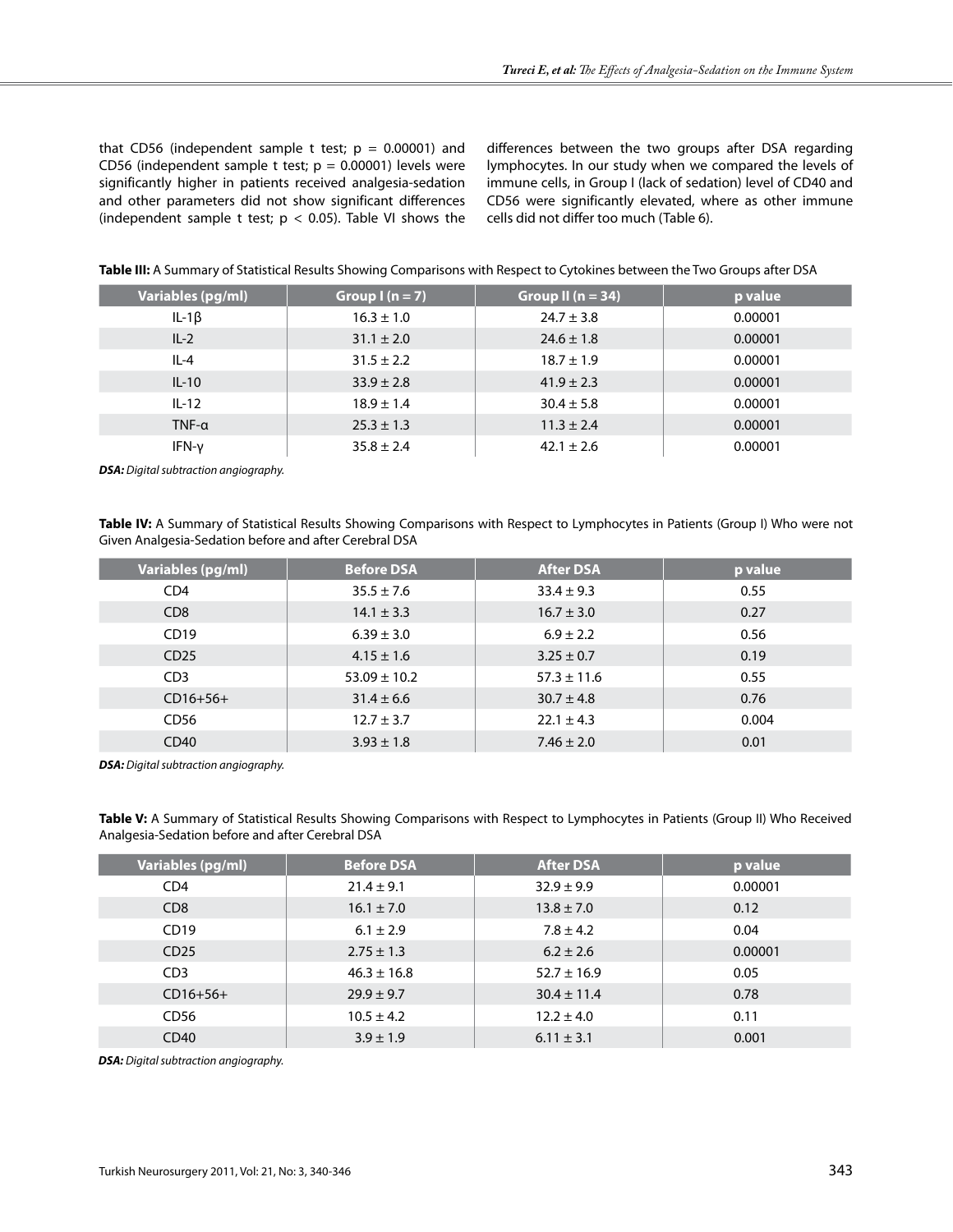| <b>Variables (pg/ml)</b> | Group $I(n = 7)$ | Group II ( $n = 34$ ) | p value |
|--------------------------|------------------|-----------------------|---------|
| CD <sub>4</sub>          | $33.4 \pm 9.3$   | $32.9 \pm 9.9$        | 0.90    |
| C <sub>D</sub> 8         | $16.7 \pm 3.0$   | $13.8 \pm 7.0$        | 0.29    |
| CD19                     | $6.9 \pm 2.2$    | $7.8 \pm 4.2$         | 0.40    |
| CD25                     | $3.25 \pm 0.7$   | $6.2 \pm 2.6$         | 0.00001 |
| CD <sub>3</sub>          | $57.3 \pm 11.6$  | $52.7 \pm 16.9$       | 0.50    |
| $CD16+56+$               | $30.7 \pm 4.8$   | $30.4 \pm 11.4$       | 0.92    |
| CD56                     | $22.1 \pm 4.3$   | $12.2 \pm 4.0$        | 0.00001 |
| CD40                     | $7.46 \pm 2.0$   | $6.11 \pm 3.1$        | 0.28    |

**Table VI:** A Summary of Statistical Results Showing Comparisons with Respect to Lymphocytes Between the Two Groups after DSA

*DSA: Digital subtraction angiography.*

#### **DIscussIon**

Inflammation plays a central role in cases in which any harm to the tissues occurs. The inflammatory processes include a cascade of events that cause several systems such as neurovascular and humoral/cellular immune systems to act together in order to make a response and repair damaged tissues (1, 5, 13). It has been demonstrated that in the inflammation several endogenous and exogenous stimulations by several molecules including cytokines and lymphocytes lead to activate complex defense systems in vascularized tissues in which blood vessels are found in the center of the reactions. However; it should be noted that chains of reactions for the defense of the organism may also cause tissue traumas (4, 13) but repair mechanisms are activated and try to oppose the detrimental effects of inflammation.

Cerebral DSA is invaluable tool in diagnosis and treatment of certain intracranial and extracranial vascular pathologies and use of cerebral DSA has been dramatically increased and continues to increase year by year. Since it is a common and invasive intervention, occurrence of inflammation is inevitable and the rationale behind this study is to bring attention of the clinicians who are involved in the procedure, to the inflammatory reactions that may lead to detrimental complications if not prevented. This is the first report aiming to focus on the major cytokines and lymphocytes following cerebral DSA in the current literature.

Surgical stress activates several pro-inflammatory molecules such as IL-1, and TNF-α secreted by monocytes, macrophages and lymphocytes which in turn activate hypothalamus-hypophysis-adrenal axis (HHA) (3). Hence, neuroendocrine system and pro- and anti-inflammatory cytokines synergistically increase their suppressive effects on the immune system. The immunosuppressive effect that is predominated before surgery due to active neuroendocrine and hypercytokinemia may negatively influence clinical course of the patients after surgery (16).

The current study showed significant differences between before and after cerebral DSA regarding the cytokines except TNF-α in patients who did not receive analgesia-sedation. IL-1β levels decreased after the procedure while IL-2, IL-4, IL-10, IL-12, and IFN-γ increased compared to the levels before cerebral DSA. Comparing immune cells in this group of patients showed significant increase after cerebral DSA in CD40 and CD56 levels and changes in other cells did not reach significant level. We determined that although TNF-α, which plays an active role in stimulation of phagocyte by macrophages and of anti-inflammatory cytokines (IL-4, IL-10, IL-13) and in maintaining the balance among the cytokines, did not show change, anti-inflammatory cytokines increased after cerebral DSA in patient without analgesia-sedation. It has been known that TNF-α together with IL-1β provide activation of helper "T" [(Th) CD4] cells which secrete IL2. Upon secretion, IL-2 by paracrine and autocrine actions leads to increase in the levels of IL-2 and IFN-γ receptor expressions which in turn increase CD56 stimulation. IL-1β and TNF-α play a role in the formation of both humoral and cellular immunity. Depending on our results we can speculate that decrease in IL-1β, CD4 and steady state in TNF-α may be a triggering factor for the suppression of both humoral and cellular responses in patients without analgesia-sedation. The suppression of the immunity may further be due to the opposite effects of other cytokines on IL-1β and TNF-α (14).

The data led us to conclude that in patients without analgesiasedation in our study the activity of IL-2 has increased because of its level has increased although CD4 levels did not change. IL-2 activates CD4 (growth factor), CD8, and CD56 and CD19, and triggers antibody production from CD19. Moreover IL-2 also increases cytolytic functions by activating CD56. It could be possible that the activations of cytotoxic cells and all the cells bearing interleukin-2 receptors (IL-2R or CD25) such as CD8, CD19, CD56 etc. are kept in certain limits since our results showed that CD25 (IL-2R) levels did not change significantly in patients who did not receive analgesia-sedation. IL-4 stimulates the development of Th2 cells from CD4. IFN-γ suppresses cell-mediated immunity by antagonizing the action of macrophage activating factor (MAF). However; IL-10 produced mainly from CD19 and neutrophils is capable of inhibiting synthesis of pro-inflammatory cytokines such as IL-1β, TNF-α, IFN-γ, IL-6, and IL-8 (14). Our findings are in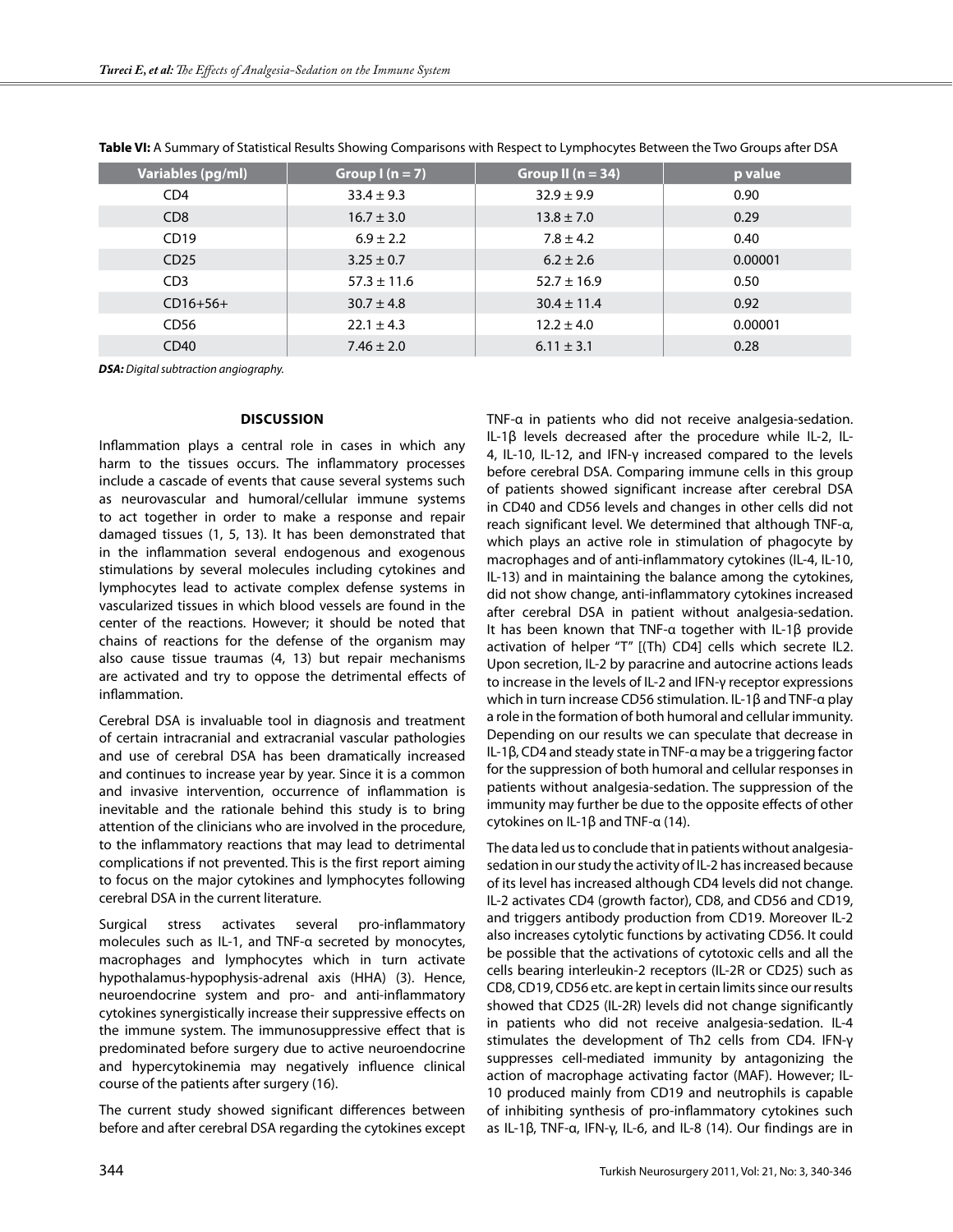line with the current literature regarding the cytokines except IFN-γ which showed increased level. Increase in CD40 levels on CD19 molecules might have been due to stimulation of CD19 to produce CD40 by increased IL-4 level although CD19 (B lymphocyte) levels did not change. IL-4 reacts with CD40L on the active T cells and induces antibody production from CD19 (B lymphocyte) cells. Severe immune deficiency has been demonstrated in the absence of CD40 and CD40L molecules in previous studies (10, 17).

In patients without analgesia-sedation, our results have demonstrated that significant increase in either proinflammatory as IL-2 and IFN-γ or anti-inflammatory cytokines (such as IL-4 and IL-10) could be explained by the balancing effects of regulatory molecule IL-12 makes us to think that there may be a coherent relationship between balancing effects of IL-2 and the actions of Th1/Th2 cytokines.

In patients who received analgesia-sedation, all measures taken before and after cerebral DSA showed significant changes. While IL-1β, IL-2, IL-4, and TNF-α decreased, IFN-γ, IL-10, and IL-12 have increased after cerebral DSA. Comparing the immune cells before and after cerebral DSA, CD4, CD3, CD19, CD25, and CD40 levels were significantly higher after the procedure. We found that analgesia-sedation suppresses pro-inflammatory cytokines except IFN-γ and increase antiinflammatory cytokines except IL-4 and regulatory acting IL-12. Although IL-1β and TNF-α decreased after cerebral DSA, significant increase in CD3, CD4, CD19, CD25, and CD40 levels were found. It is demonstrated that IL-2 and IFN-γ act as a suppressor molecule for Th2 cytokines. Although IL-2 decreased, CD25 (IL-2R) increased significantly. This might be due to increased number of cells harboring these receptors (IL-2R). The increase levels of CD4, IFN-γ and IL-12 and unchanged CD56 levels might result from the effects of decreased IL-2 levels. CD40, a T cell activator and surface receptor of CD19, has increased parallel to CD19 (B lymphocyte) incline.

In patients who received analgesia-sedation comparing measures before and after cerebral DSA demonstrated that premedication has suppressed pro-inflammatory cytokines while stimulated anti-inflammatory cytokines together with humoral and cellular immune cells. With this respect, we conclude that following activation of non-specific immune system, stronger defense mechanism which is specific immune system is strongly activated.

Given that the main object of our study is to compare measures taken after cerebral DSA between patients who did not receive and those who did receive analgesia-sedation, the two groups showed significant differences regarding all molecules studied. IL-10, IL-12 and IFN-γ values were found to be higher but IL-1β, IL2, and TNF-α decreased in case of analgesia-sedation application. Comparing immune cells showed significant difference between the groups with respect to CD56 and CD25 (IL-2R) which is concordant with the literature (2, 6, 8, 18).

Decreased IL-2 due to analgesia-sedation shows its effect by increased CD25 (IL-2R). On the other hand, CD6 that bears IL-2Rs on its surface significantly decreased even though increase in IL-12 and IFN-γ levels. In the current study analgesia-sedation has led to suppression of some pro-inflammatory cytokines (IL-2 and TNF-α) and to increase some pro-inflammatory cytokines (IL-1β and IFN-γ) together with some anti-inflammatory cytokines (IL-10 and IL-12). However; the precursor defense cell, CD56 (NK-natural killer) and specific immune system cells such as CD4, CD8, CD19 and CD3 on which the cytokines, just mentioned above, have direct effects, did not show significant changes. These results suggest that analgesia-sedation stimulates the immune system by way of cytokine cascade in order to trigger defense mechanism(s) (2, 6, 8, 18).

# **ConclusIon**

This study tried to figure out the influence of analgesiasedation on the immune system following an invasive stressful intervention, here cerebral digital subtraction angiography. Results suggest that analgesic and sedative agents may play an important role on the secretion of different pro- and anti-inflammatory cytokines and lymphocytes following an invasive procedure. So that features, types, duration of use during the procedure, dosages of the analgesics and sedative agents may help to predict what type(s) of cytokines will be secreted. Because different types of cytokines secreted from different type of cells can either act on different or the same targets. Depending on the current results, it can be speculated and be possible that delimitation of the action(s) of the cytokines affecting the secretion or activation of CD56 (NK) may avoid complications of inflammation after invasive procedures. However; this possibility warrants further prospective clinical studies including larger population of patients.

# **acknowledgement**

We would like to say our thanks to Asistant Professor Erhun Bozdag, from Istanbul Technic University Faculty of Management, for the technical support of statistical analysis.

#### **References**

- 1. Balkwill FR, Burke F: Cytokines Network. Immunology Today 10: 299-304, 1989
- 2. Brand JM, Frohn C, Luhm J, Kirchner H, Schmucker P: Early alterations in the number of circulating lymphocyte subpopulations and enhanced proinflammatory immune response during opioid-based general anesthesia. Shock 20: 213-217, 2003
- 3. Chrousos GP: Seminars in medicine of the Beth Israel Hospital, Boston: The hypothalamic-pituitary-adrenal axis and immune-mediated inflammation. N Engl J Med 332: 1351-1362, 1995
- 4. Gruber EM, Laussen PC, Casta A, Zimmerman AA, Zurakowski D, Reid R, Odegard KC, Chakravorti S, Davis PJ, McGovan FX Jr, Hickey PR, Hamsen DD: Stress response in infants undergoing cardiac surgery: A randomized study of fentanyl bolus,